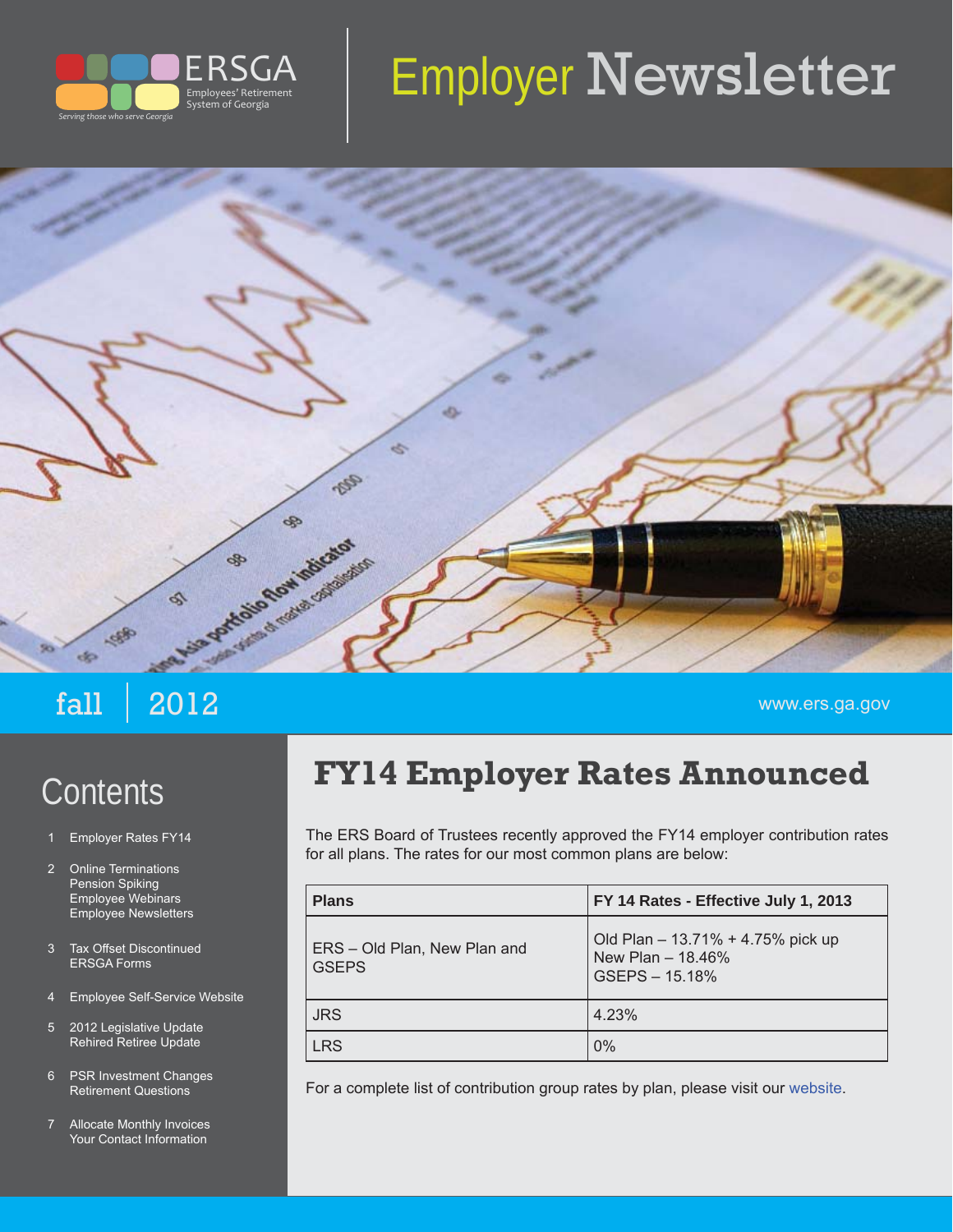### **Online Terminations - Ad Hoc Termination**

The Ad Hoc Termination Reporting Module was implemented March 2012. The module resides on the Employer Desktop and is available for all employers. The process was created to provide an online reporting tool for employers to submit termination and LWOP data to the retirement system when not sent with the regular monthly reporting data.

ERSGA requires that employers provide termination dates for all employees discontinuing service before the employees may apply for benefits. ERSGA also needs to know when employees are on LWOP since it can affect membership and disability eligibility, as well as GTLI premiums and payment status. The termination date and LWOP pay statuses are usually transmitted with other personnel and salary data in the monthly consolidated file or Monthly Detail on the employer [website.](https://secure.ers.ga.gov/Employer/EmployerLogon.aspx) However, updates via the file are limited to one per employee per month. The new online module allows employers to provide this information real-time.

#### *How do Employers know if they have employees with missing termination or leave data?*

Employers are prompted to access the Ad Hoc Termination Module upon receipt of the Ad Hoc Termination Memorandum from ERSGA. The emailed memo advises that termination or leave data is missing for members in the most recent reporting period. Employers are asked to provide this data for all listed employees within 5 business days of receipt of the memorandum. Here are the numbers as of the last reporting period (inception to date) – July 2012:

| <b>Plan</b>  | <b>Employers with</b><br><b>Missing Data</b> | <b>Total Contributing</b><br><b>Members</b> | <b>Members with</b><br><b>Missing Data</b> |
|--------------|----------------------------------------------|---------------------------------------------|--------------------------------------------|
| <b>ERS</b>   | 42                                           | 64,719                                      | 472                                        |
| <b>LRS</b>   | 0                                            | 220                                         | $\Omega$                                   |
| <b>JRS</b>   | $\overline{2}$                               | 502                                         | $\overline{2}$                             |
| <b>PSERS</b> | 0                                            | 39,316                                      | 0                                          |
| <b>GDCP</b>  | 103                                          | 16,932                                      | 9,901                                      |
| <b>Total</b> | 147                                          | 121,689                                     | 10,375                                     |

These numbers indicate that for our full-time positions, employers are doing a phenomenal job of reporting the termination and leave data in a timely fashion. We appreciate your efforts. Please know that your work ensures that all benefits are paid in a timely fashion and employee membership and benefit eligibility statuses are maintained accurately.

We do need your help to improve the receipt of data on part-time members of the Georgia Defined Contribution Plan (GDCP). Much of the missing data remains outstanding because the work is seasonal/temporary. However, all employers should have measures in place to ensure that these positions are not kept open indefinitely. For example, several employers review their part-time positions monthly, and terminate positions with little to no activity during the previous 12 months; other employers close positions based on inactivity during shorter time periods. It is important to monitor GDCP employee accounts to accurately reflect member status.

## **A Reminder about Pension Spiking**

Remember, if one of your Employees' Retirement System (ERS) employees receives a salary increase(s) in excess of 5% in the 12 months prior to their retirement, you (as the employer) will receive an invoice for the full actuarial cost of the additional pension resulting from the increase(s) in excess of 5%. This is in accordance with House Bill 476 (Act 83), which was passed during the 2009 Legislative Session. If you have any questions, please contact our Chief Operations Officer, Susan Anderson, at susan.anderson@ers.ga.gov, or at (404) 603-5714.

For Your Information

#### *Employee Webinars –*

*In effort to keep our members better informed of their future retirement benefi ts, ERSGA conducts webinars for employees to learn more about such benefits. The webinars cover a variety of topics related to both the retirement system and Peach State Reserves 401(k) and 457 Investment Savings Plan. Information on the webinars and registration for the web classes can be found [here.](http://www.ers.ga.gov/seminars/webinars.aspx) Please encourage your employees to attend.*

#### *Employee Newsletter –*

*ERSGA will begin sending out an annual Employee newsletter early this fall, to help keep members up to date with current happenings at ERSGA. The newsletter will be sent in an electronic PDF format for you to distribute to your agency's employees. Thank you for your help!*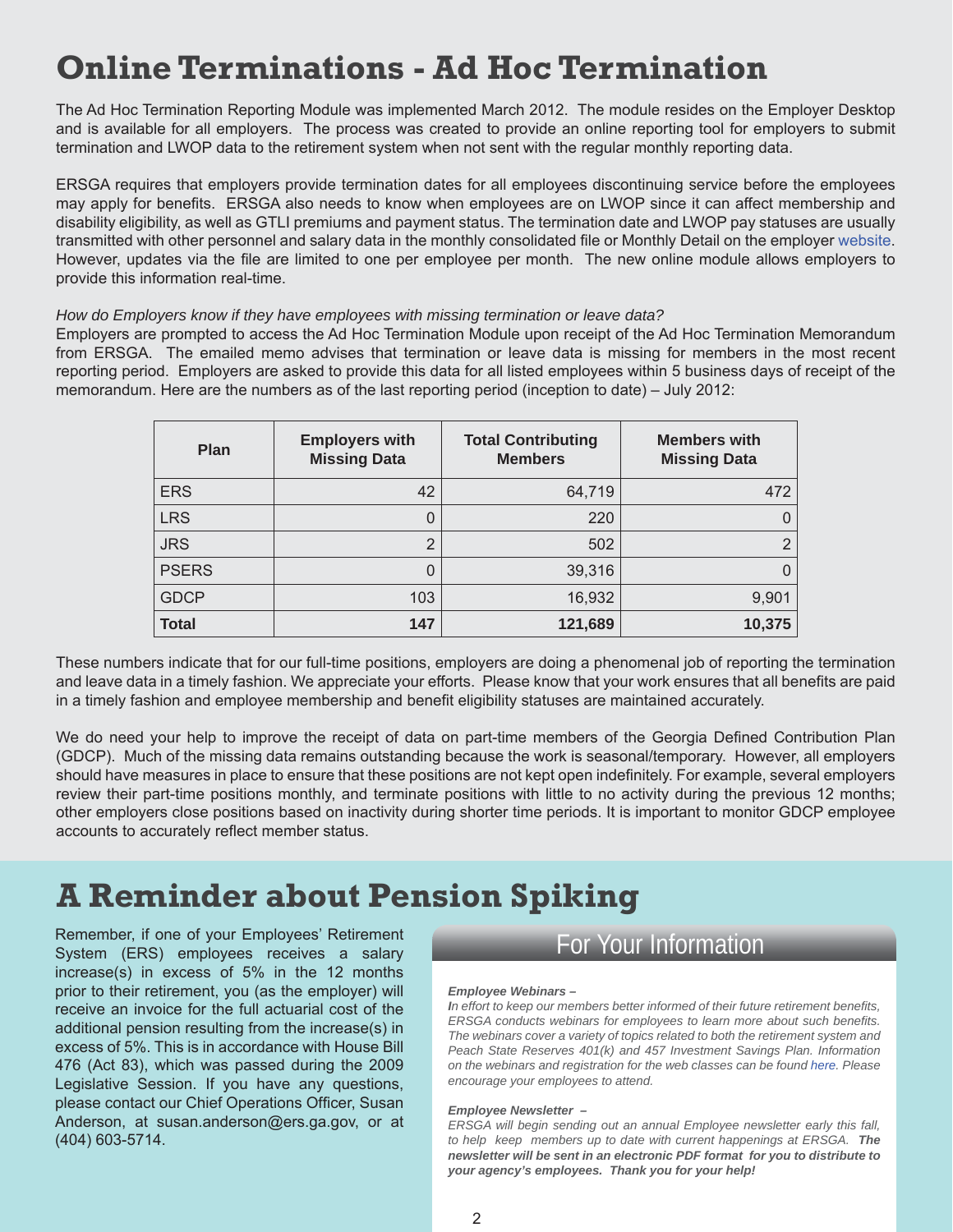### **Georgia State Income Tax Offset to be Discontinued for ERS**

During the August Board meeting of the Employees' Retirement System (ERS), the Board of Trustees voted to discontinue the 3% tax offset adjustment for ERS members whose effective date of retirement is on or after July 1, 2013. Members who retire on or before June 1, 2013 will continue to receive the 3% tax offset adjustment; current retirees will not see a decrease to their retirement payment.

Prior to 1989, Georgia did not include income from Georgia state retirement systems as taxable income. However, the United States Supreme Court ruled in 1989 that each state must treat the taxation of federal and state retirement benefits in the same manner. In response to this ruling, the Georgia General Assembly enacted legislation in 1990 to authorize the ERS Board and other retirement system Boards



to grant a special benefit increase to retirees receiving benefits on July 1, 1990 to at least partially offset the taxation of state retirement benefits. The benefit increase was only able to be applied to the first \$37,500 of annual income from the ERS plan.

Georgia's tax code has been amended throughout the years to increase the amount of retirement income exclusion. As of Calendar Year 2012, the amount of the exclusion is up to \$35,000 for all retirees aged 62-65, and up to \$65,000 for retirees aged 65 and older. ERS retirees who are at least 62 years old are currently receiving a double benefit by receiving both the tax offset and the tax exclusion collectively for the same retirement income. With this tax exclusion in place, the original intent of the 3% tax adjustment is no longer valid once a retiree reaches age 62.

The Board of Trustees is committed to maintaining its position as the guardian of the retirement plans it administers by making necessary changes to ensure financial stability and actuarial soundness as required by Georgia law. For the last several years, it has been necessary to increase the employer contribution rate to the plan. Discontinuing the tax adjustment, which is a discretionary feature of the plan, is part of the overall management of the plan for the protection of the members, retirees, and beneficiaries the retirement system serves.

The discontinuation of the 3% tax offset does not impact the retirement benefit calculation that is defined in Georgia Law. Retirement estimates produced by ERS do not include the 3% tax adjustment (and never have) as this has always been a discretionary adjustment granted only at the time of retirement. Please contact our office if you have any questions or concerns regarding this change.

### **ERSGA Forms**

Over the last several months we have been updating our forms to comply with legislation, and to streamline our processes. We have replaced several of our forms with updated versions, which are accessible on our [website.](http://www.ers.ga.gov/formspubs/formspubs.aspx) Please discard all your old forms! If you can't find the form you're looking for online, we may have automated that process and no longer require the form. Please give us a call if you're not sure (404-350-6300).

Please take a look at your files to see if you have kept any completed original Membership Application or Change of Beneficiary forms. If you have any of these completed forms, please send them to us immediately. For a beneficiary designation to be valid, it must be received by us prior to the death of the member.

#### *Membership Application*

Only **new** members of the **Georgia Judicial Retirement System (GJRS)** and the **Legislative Retirement System (LRS)**  should complete a Membership Application Form. New members should no longer be completing these forms for ERS, PSERS, or Georgia Defined Contribution Plan (GDCP). New members of these plans will automatically receive a Welcome Letter once their first contribution is made. The Welcome Letter will direct them to register on our website and make their beneficiary designations.

### **Final Certification**

For the ERS Plan, we have consolidated required retirement forms by combining the Salary Certification form and the Employer Certification of Forfeited Leave form into a single form. This Final Certification form will be sent to you for each of your expected retirees. Please complete this form and return it to us no later than **5 days after your employee's retirement date**.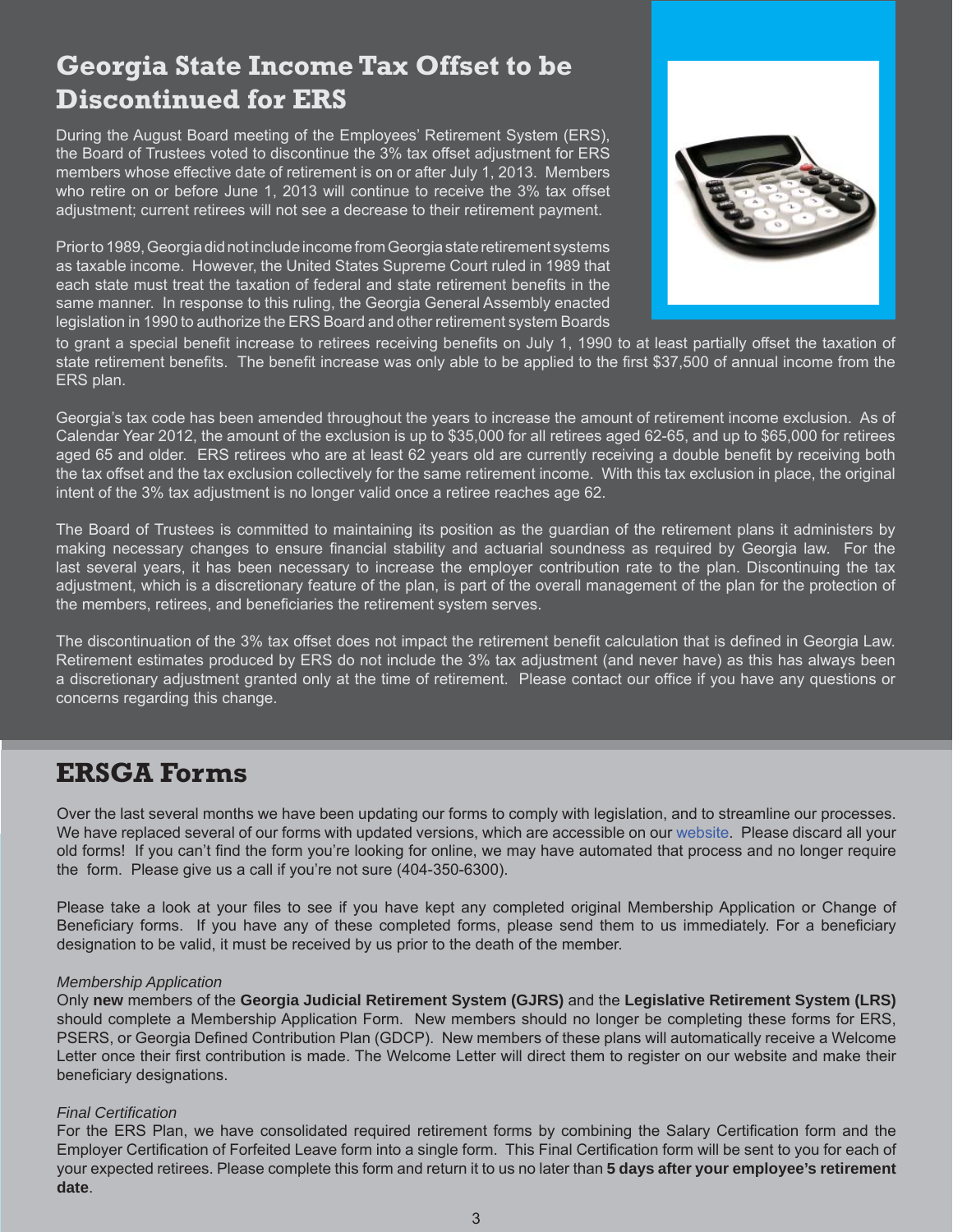### **ERSGA Member Self-Service**

Did you know our members can manage their accounts through our secure self-service website?

On our secure site, [https://secure.ers.ga.gov,](https://secure.ers.ga.gov/) members can:

- View their accounts, including total contributions and interest and total service credit
- View and make changes to their beneficiaries
- Run a retirement estimate (even new employees) using the same program and data ERSGA uses:
	- User-friendly
	- Can run estimate based on service or disability retirement
	- Can be determined by age, years of service, or proposed retirement

We highly recommend that you try out our website for yourself. Once you see how helpful it can be, please encourage your employees to register for access.

| E Employees' Retirement System of Georgia: Member Desktop - Microsoft Internet Explorer provided by ERSGA Internet Explorer<br>IП                                                                                                                                                                                                                                                                                                                                                                    |                                                                                                                                                                                                      |               |  |  |
|------------------------------------------------------------------------------------------------------------------------------------------------------------------------------------------------------------------------------------------------------------------------------------------------------------------------------------------------------------------------------------------------------------------------------------------------------------------------------------------------------|------------------------------------------------------------------------------------------------------------------------------------------------------------------------------------------------------|---------------|--|--|
| e https://secure.ers.ga.gov/Member/MemberDesktop.aspx                                                                                                                                                                                                                                                                                                                                                                                                                                                | ive Search                                                                                                                                                                                           | - م           |  |  |
| Convert - R Select<br>File<br>View Favorites Tools Help<br>Edit                                                                                                                                                                                                                                                                                                                                                                                                                                      |                                                                                                                                                                                                      |               |  |  |
| Employees' Retirement System of Georgia: Member D                                                                                                                                                                                                                                                                                                                                                                                                                                                    | ● · 2 Page · O Tools<br>$\wedge$ .<br>同                                                                                                                                                              | $\rightarrow$ |  |  |
| FRSGA<br><b>Employees' Retirement</b><br>System of Georgia<br>Serving those who serve Georgia<br>logou<br>home                                                                                                                                                                                                                                                                                                                                                                                       |                                                                                                                                                                                                      |               |  |  |
| <b>Jamie Jones - ERS</b><br>Welcome to the ERSGA Active Member Self-Service Desktop.<br>The purpose of this site is to allow you to view your account and generate retirement benefit estimates and service purchase cost<br>calculations. We encourage you to view your account often and report any incorrect information and/or changes so your ERSGA<br>account is accurate.<br>You may view detailed information and instructions by clicking on the question mark icon located on each screen. |                                                                                                                                                                                                      |               |  |  |
| Œ<br><b>View/Update Profile Information</b>                                                                                                                                                                                                                                                                                                                                                                                                                                                          | <b>View Account Summary</b>                                                                                                                                                                          | Ø             |  |  |
| This section contains the personal information (name, date of<br>birth, etc.) we currently have on file for you. n file for you.                                                                                                                                                                                                                                                                                                                                                                     | In this section, you may view and print a summary of your<br>account including contributions, interest and creditable service.                                                                       |               |  |  |
| ø<br><b>Generate Benefit Estimate</b>                                                                                                                                                                                                                                                                                                                                                                                                                                                                | <b>Calculate Refund Payback Cost</b>                                                                                                                                                                 | O             |  |  |
| You may use this calculator to generate your estimated<br>retirement benefit.                                                                                                                                                                                                                                                                                                                                                                                                                        | If you have previously received a refund, this section allows you<br>to recalculate an estimated cost for buying back that service.                                                                  |               |  |  |
| Ø<br><b>Update Beneficiaries</b>                                                                                                                                                                                                                                                                                                                                                                                                                                                                     | Change ERSGA Record                                                                                                                                                                                  |               |  |  |
| This section allows you to update your beneficiaries.                                                                                                                                                                                                                                                                                                                                                                                                                                                | This option is only available if you are enrolled in more<br>than one ERSGA plan (for example ERS and PSERS), or<br>if you are receiving a payment from ERSGA, and wish to<br>view this information. |               |  |  |
|                                                                                                                                                                                                                                                                                                                                                                                                                                                                                                      | Logout<br>This section allows you to log out of the secure ERSGA<br>site                                                                                                                             |               |  |  |
| Copyright © Employees' Retirement System of Georgia 2010                                                                                                                                                                                                                                                                                                                                                                                                                                             |                                                                                                                                                                                                      |               |  |  |
| Done                                                                                                                                                                                                                                                                                                                                                                                                                                                                                                 | <b>O</b> Internet                                                                                                                                                                                    | 4100%         |  |  |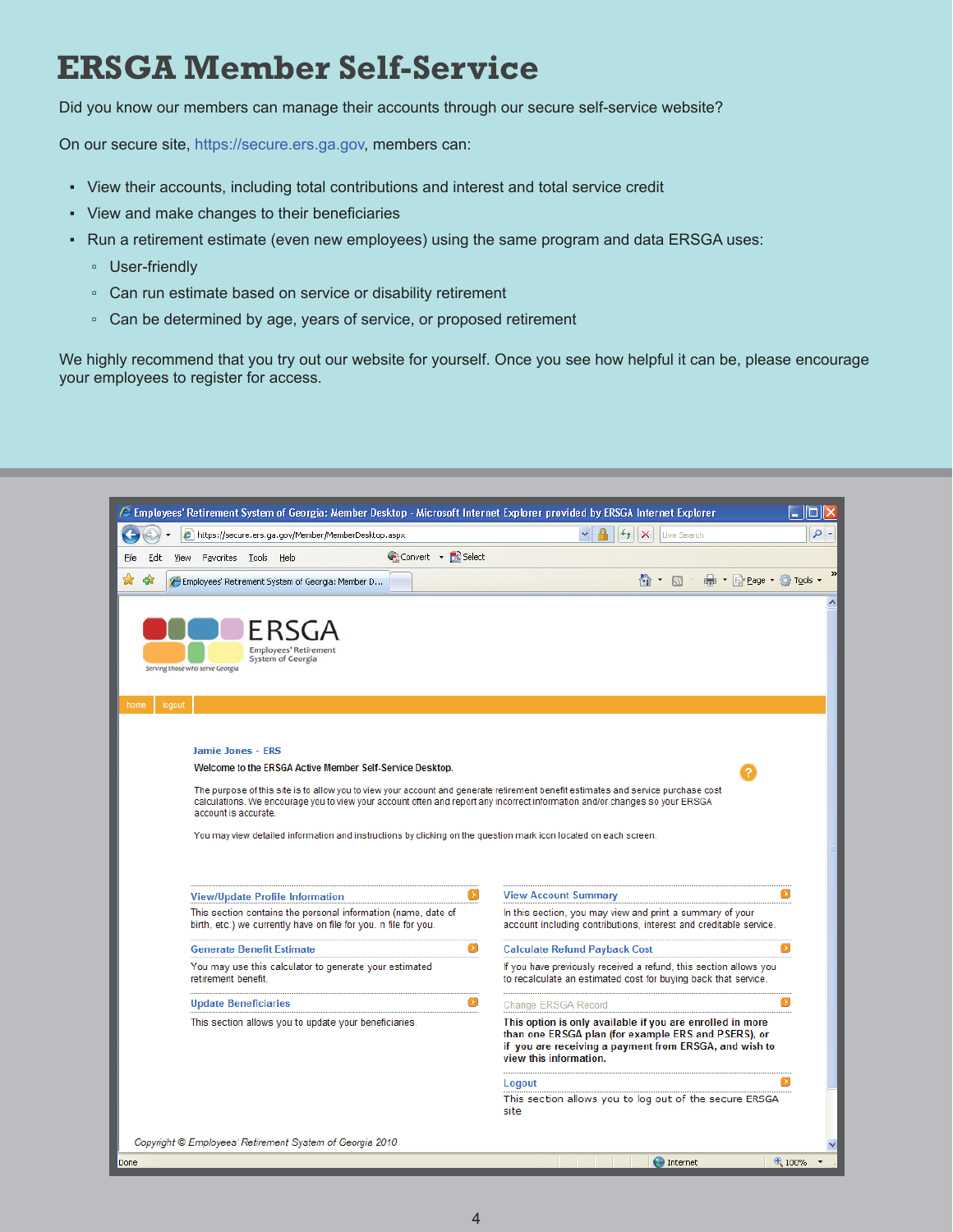### **2012 Legislative Update**

Several Legislative bills passed during the 2012 Legislative Session that impact the Employees' Retirement System of Georgia. Additional information can be found on the [Legislation](http://www.ers.ga.gov/legislation/legislation.aspx) page of the ERS website.

### **HB 183 (Act 646)**

This bill offers current members of the General Assembly who previously declined to join the Legislative Retirement System (LRS) the opportunity to join immediately. It also offers the opportunity to purchase past service at full actuarial cost. The opportunity to purchase past service is only available until December 31, 2012.

#### **HB 250 (Act 649)**

This bill offers Judicial Retirement System (JRS) members who initially declined Spousal Coverage the opportunity to purchase that coverage. The opportunity to purchase coverage can be exercised any time prior to retirement.

#### **SB 246 (Act 763)**

This bill increases the monthly employee contribution from \$4.00 to \$10.00 for new members of the Public School Employees Retirement System (PSERS) beginning July 2012. Provisions provide for the minimum monthly retirement benefit for PSERS members to increase from \$12.00 to \$14.75 for each year of creditable service. The maximum monthly retirement benefit will increase from \$15.00 to \$16.50 for each year of creditable service. The benefit increases are to the extent that funds are appropriated by the General Assembly.

#### **SB 286 (Act 728)**

The Georgia State Employees' Pension and Savings Plan (GSEPS) portion of the bill clarifies the procedures for transfers between GSEPS and the Teachers Retirement System (TRS). The Employees' Retirement System (ERS) has identified GSEPS transfers received from TRS, which will be recalculated and administered under these new provisions. TRS will identify the number of transfers from GSEPS to TRS to be recalculated and administered under the TRS plan under these new provisions.

The bill also allows Tax Commissioners, tax collectors, tax receivers and their employees, who first or again take office or become employed after July 1, 2012, to have the option to become members of either the Employees' Retirement System (ERS) or a local pension plan. Membership in both plans is prohibited. If membership in ERS is designated, the County will then be responsible for paying employer contributions for such member(s).

### **Rehired Retiree Update**

This month marks the 2nd anniversary of rehired retiree reporting and we thank you for your continued cooperation. This calendar year, according to our most recent reports, 1,148 retired members have returned to work for the state. Retirees returning to work with the state averaged 323 hours through June of this year. Thanks to your efforts we are able to track this information and prevent paying excess pension benefits to retirees working more than 1,040 hours in a calendar year.

This year we will be asking you to also report the hours for 1099-Misc Payees. ERSGA receives 1099-Misc files each year. We have a number of retirees who appeared on the 1099-Misc files for 2011 and do not have hours reported on our website. Although traditionally paid outside of normal payroll processes, rehired retirees returning to service as non-employee vendors remain subject to the 1,040 hour limitation. Each month, these 1099 payees' earnings and hours must be reported to ERSGA to ensure comprehensive monitoring and tracking of all rehired retiree hours. This safeguards employers from costly overpayment invoices and helps to keep our retirement systems' funding sound.

Please be aware that the hours we are tracking are not finalized until you approve the data each month. This means that a retiree could exceed the 1,040 hour limit and continue to receive their monthly benefit. We need your help to submit and approve your rehired retiree data as soon as possible. The due date for the reports is the 5th of each month.

As of September 1, there are 142 employer reports waiting for approval. This data is available to you on the Rehired Retiree Reporting module of the Employer Desktop. We request you review this data and get it updated and approved in a timely manner, so that we can avoid overpaying potentially hundreds of thousands of dollars in pension benefits.

As a reminder, employers must submit ERS/LRS/JRS Rehired Retiree Forms for each retiree returning to service. The form can be downloaded under Employer Forms and Information on our website. Note: Special reporting rules apply for PSERS retirees returning to service. Please contact your employer reporting representative for more information.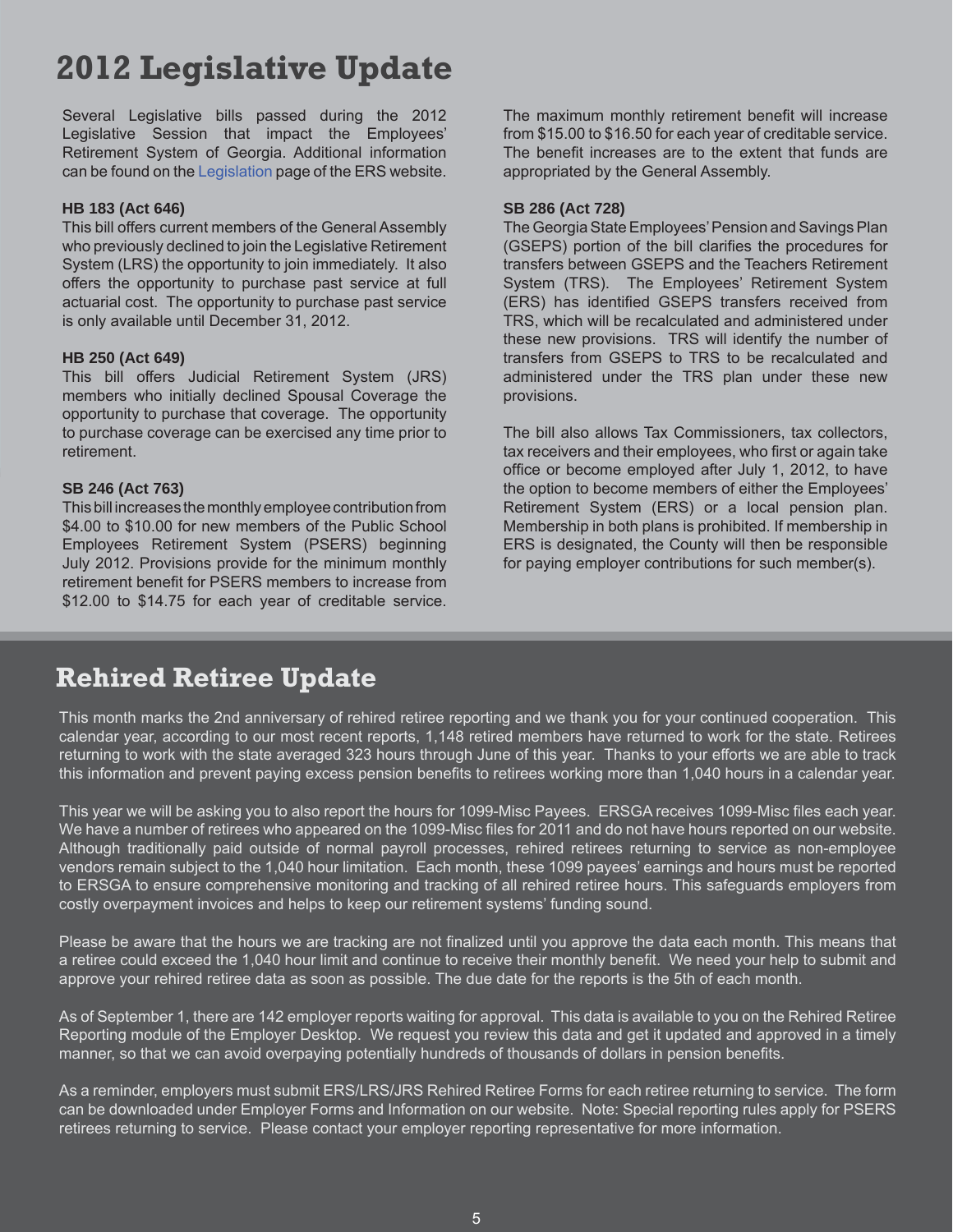### **Peach State Reserves 401(k)/457 Investment Option Changes**

The last few years have featured turbulent markets and challenging times, particularly for those who value stability of principal while trying to achieve a reasonable level of interest income. In response to these new challenges, the Peach State Reserves 401(k) and 457 plans will be making some investment menu changes. The changes will impact the choices available for those who want more secure, shorter term savings vehicles.

With the emergence of new investment funds that offer many of the same benefits of stable value, we have made the decision to close our Stable Value Fund and open three new funds which, together or separately, may provide more efficient investment outcomes for participants. For those who desire a very liquid, short term vehicle, we will be offering a Money Market Fund. For those who would like the potential for a higher yield, we will be offering two new Target Maturity Bond Funds that are designed to achieve yields higher than a money market fund, and which also will offer greater security of principal compared to more traditional short-to-medium term bond funds.

These new options will be introduced on Friday, September 28, 2012. The Stable Value Fund will be closed to new investments as of 4 p.m. (or market close) on Thursday, September 27, 2012. Transfers out of the Stable Value Fund will be available through 4 p.m. (market close) September 28, 2012, after which any remaining Stable Value balances will be transferred to the two new Target Maturity Bond Funds, split equally. After September 28, any actively-contributing employee with an investment election in the Stable Value Fund will have their investment elections from the Stable Value Fund realigned to a 50% weight in the 2015 Target Maturity Bond Fund and a 50% weight in the 2017 Target Maturity Bond Fund (any other investment allocations will remain unchanged).

For more information on the new funds or to make transfers or reallocations, access your account on the GaBreeze website at [gabreeze.ga.gov](http://resources.hewitt.com/stateofgeorgia/) or call GaBreeze at 1-877-342-7339. New fund information is located in the [Plan Information s](http://www.ers.ga.gov/plans/psr/planinfo.aspx)ection of the website.

### **Do Your Employees Have Questions About Their Retirement Plan?**

ERSGA is here to assist state employees with all of their retirement plan related questions. For immediate assistance, employees can call our office at (404) 350-6300, or toll free at (800) 805-4609 (outside metro Atlanta area), Monday through Friday, between 8:00 am and 4:30 pm. A knowledgeable representative will be pleased to help. If the phone call doesn't answer all of your employee's questions, the employee may request an appointment to speak with an ERSGA representative in person. A representative will call the employee back to schedule the appointment. If your employee arrives at our offices without a scheduled appointment, we will do our best to assist your employee, but we cannot guarantee that we will be able to see them right away, or even that same day.

If an employee is coming to our offices for either a scheduled or unscheduled appointment, please tell him/her that we cannot run a calculation, or process any forms, for them while they are here. Appointments are times when we can answer questions, take requests for calculations, and accept forms and paperwork. If an employee has a question about the amount of their retirement benefit, they should request and receive the calculation estimate before requesting an appointment to discuss it.

Another great resource for employee questions is our website, www.ers.ga.gov. Encourage your employees to visit our [website](http://www.ers.ga.gov) to review their pension handbook. For employees who are completing their Retirement Application, have them go to the [Seminars](http://www.ers.ga.gov/seminars/seminars.aspx) page on the website and view an online version of our WRAP presentation. For personal information, employees can sign on to "[account access"](http://www.ers.ga.gov/accountaccess/accountaccess.aspx) to view their contribution balance and service, review and update their beneficiaries, and generate an estimate of their retirement benefit.